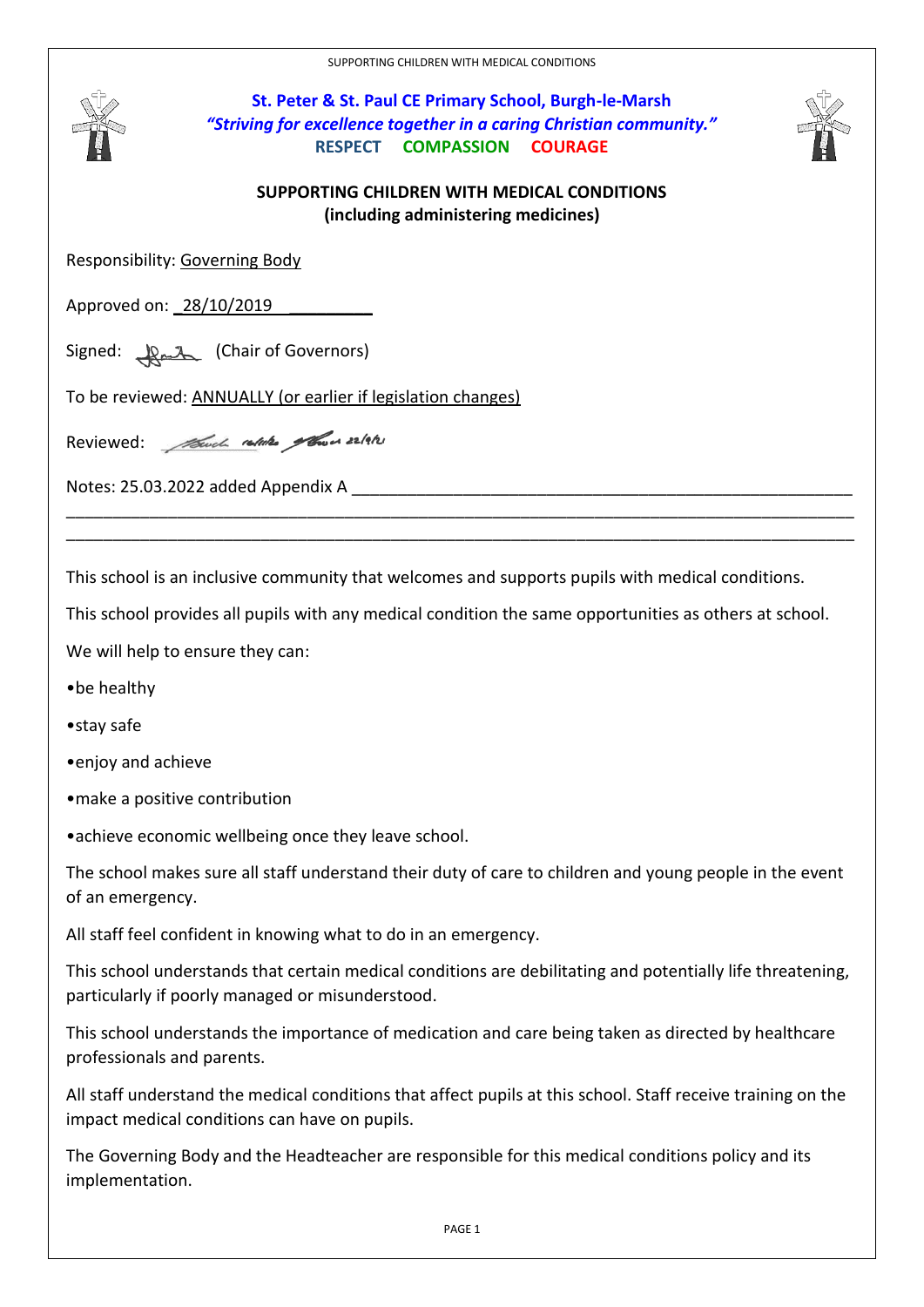#### **POLICY FRAMEWORK**

The policy framework describes the essential criteria for how the school can meet the needs of children and young people with long-term medical conditions.

#### **1. This school is an inclusive community that supports and welcomes pupils with medical conditions.**

•This school is welcoming and supportive of pupils with medical conditions. It provides children with medical conditions with the same opportunities and access to activities (both school based and out-ofschool) as other pupils. No child will be denied admission or prevented from taking up a place in this school because arrangements for their medical condition have not been made.

•This school will listen to the views of pupils and parents.

•Pupils and parents feel confident in the care they receive from this school and the level of that care meets their needs.

•Staff understand the medical conditions of pupils at this school and that they may be serious, adversely affect a child's quality of life and impact on their ability to learn.

•All staff understand their duty of care to children and young people and know what to do in the event of an emergency.

•The whole school and local health community understand and support the medical conditions policy.

•This school understands that all children with the same medical condition will not have the same needs.

•The school recognises that duties in the Children and Families Act and the Equality Act relate to children with disability or medical conditions and are anticipatory.

#### **2. This school's medical conditions policy is drawn up in consultation with a wide range of local key stakeholders within both the school and health settings.**

•Stakeholders should include pupils, parents, school nurse, school staff, governors, the school employer, relevant local health services and relevant supporter organisations.

**3. The medical conditions policy is supported by a clear communication plan for staff, parents\* and other key stakeholders to ensure its full implementation.**

•Pupils, parents, relevant local healthcare staff, and other external stakeholders are informed of and reminded about the medical conditions policy through clear communication channels.

#### **4. All children with a medical condition should have an individual healthcare plan (IHP).**

•An IHP details exactly what care a child needs in school, when they need it and who is going to give it. The format of an individual healthcare plan may vary according to the nature and severity of the medical condition. This may range from a school Asthma card to more detailed individual healthcare plans.

•It should also include information on the impact any health condition may have on a child's learning, behaviour or classroom performance.

•This should be drawn up with input from the child (if appropriate) their parent/carer, relevant school staff and healthcare professionals, ideally a specialist if the child has one.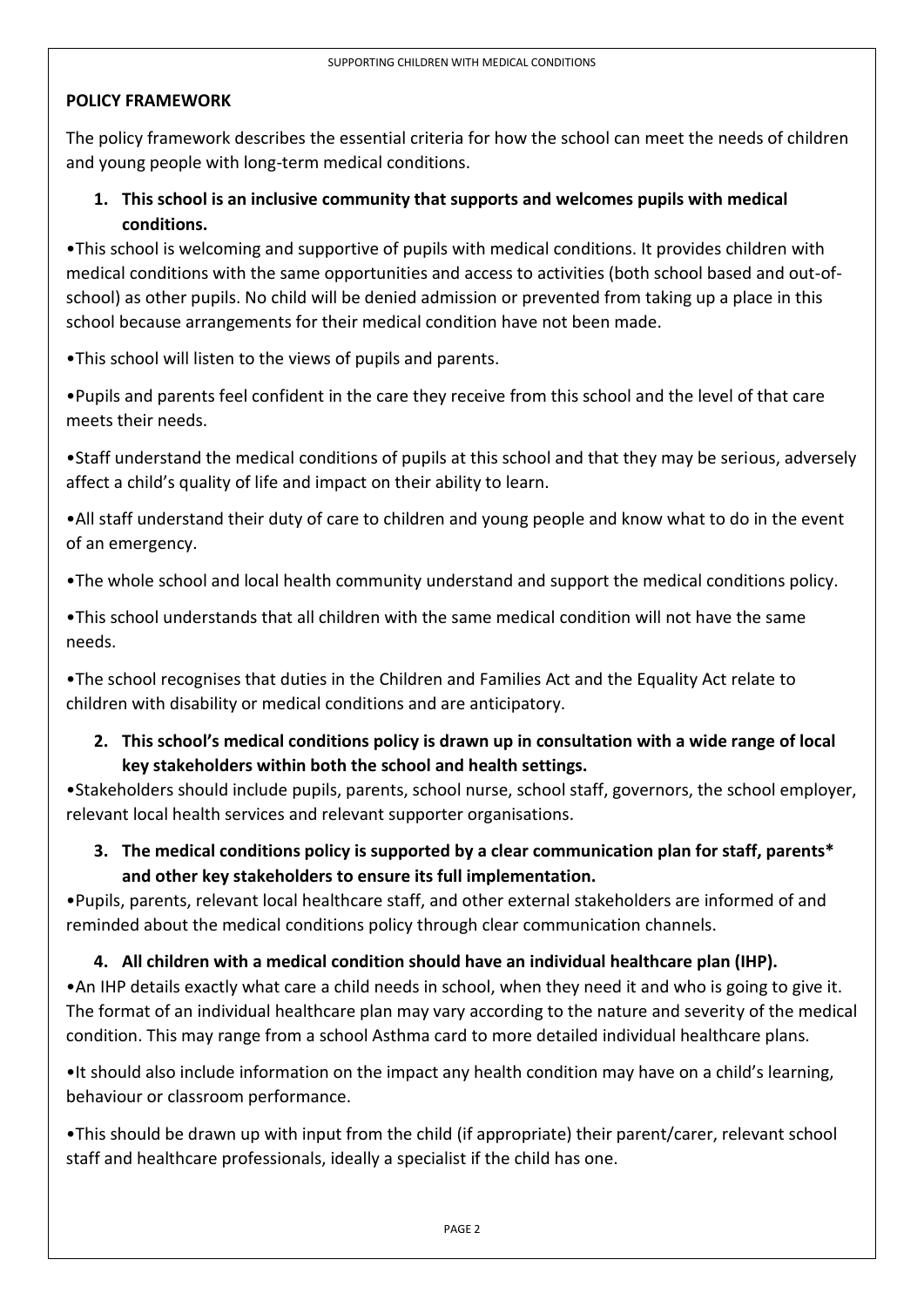## **5. All staff understand and are trained in what to do in an emergency for children with medical conditions at this school.**

•All school staff, including temporary or supply staff, are aware of the medical conditions at this school and understand their duty of care to pupils in an emergency.

•All staff receive training in what to do in an emergency and this is refreshed at least once a year.

•A child's IHP should, explain what help they need in an emergency. The IHP will accompany a pupil should they need to attend hospital. Parental permission will be sought and recorded in the IHP for sharing the IHP within emergency care settings.

## **6. All staff understand and are trained in the school's general emergency procedures.**

•All staff, including temporary or supply staff, know what action to take in an emergency and receive updates at least yearly.

•If a pupil needs to attend hospital, a member of staff (preferably known to the pupil) will stay with them until a parent arrives, or accompany a child taken to hospital by ambulance. They will not take pupils to hospital in their own car.

## **7. This school has clear guidance on providing care and support and administering medication at school (see also Appendix A).**

•This school understands the importance of medication being taken and care received as detailed in the pupil's IHP.

•This school will make sure that there are more than one members of staff who have been trained to administer the medication and meet the care needs of an individual child. This includes escort staff for home to school transport if necessary. This school will ensure that there are sufficient numbers of staff trained to cover any absences, staff turnover and other contingencies. This school's governing body has made sure that there is the appropriate level of insurance and liability cover in place.

•This school will not give medication (prescription or non-prescription) to a child under 16 without a parent's written consent except in exceptional circumstances, and every effort will be made to encourage the pupil to involve their parent, while respecting their confidentiality.

•When administering medication, for example pain relief, this school will check the maximum dosage and when the previous dose was given. Parents will be informed. This school will not give a pupil under 16 aspirin or medicines containing ibuprofen unless prescribed by a doctor.

•This school will make sure that a trained member of staff is available to accompany a pupil with a medical condition on an off-site visit, including overnight stays.

•Parents at this school understand that they should let the school know immediately if their child's needs change.

•If a pupil misuses their medication, or anyone else's, their parent is informed as soon as possible and the school's disciplinary procedures are followed.

## **8. This school has clear guidance on the storage of medication and equipment at school.**

•This school makes sure that all staff understand what constitutes an emergency for an individual child and makes sure that emergency medication/equipment is readily available wherever the child is in the school and on off-site activities, and is not locked away. Pupils may carry their emergency medication with them if they wish/this is appropriate.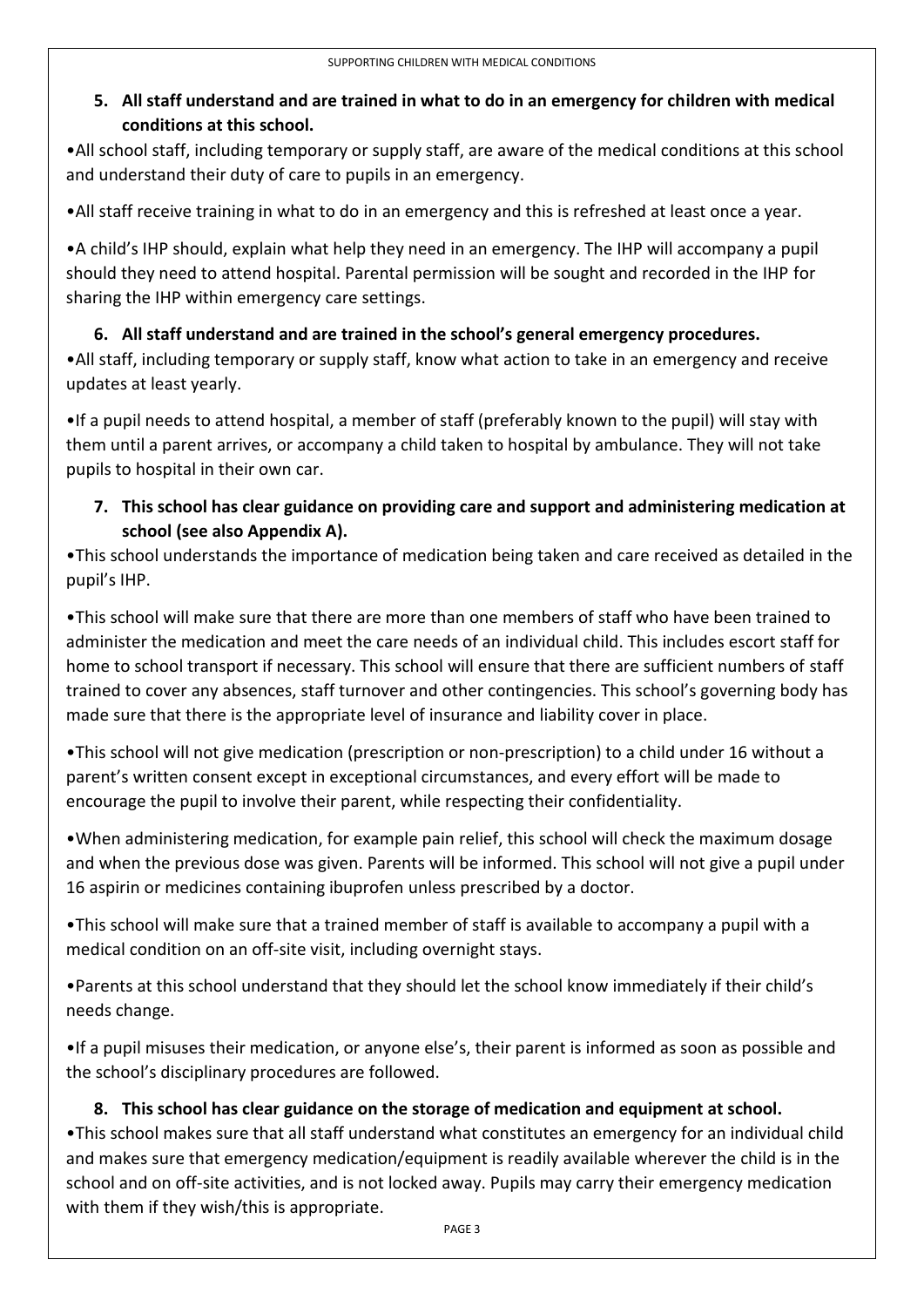•Pupils may carry their own emergency medication/equipment, or they should know exactly where to access it.

•Pupils can carry controlled drugs if they are competent. Otherwise this school will keep controlled drugs stored securely, but accessibly, with only named staff having access. Staff at this school can administer a controlled drug to a pupil once they have had specialist training.

•This school will make sure that all medication is stored safely, and that pupils with medical conditions know where they are at all times and have access to them immediately.

•This school will store medication that is in date and labelled in its original container where possible, in accordance with its instructions. The original prescribed dose must be clear. It is not safe practice for staff managing medicines to follow re-labelled/re-written instructions or to receive and use re-packaged medicines other than as originally dispensed. The exception to this is insulin, which though must still be in date, will generally be supplied in an insulin injector pen or a pump.

•Parents are asked to collect all medications/equipment at the end of the school term, and to provide new and in-date medication at the start of each term.

•This school disposes of needles and other sharps in line with local policies. Sharps boxes are kept securely at school and will accompany a child on off-site visits. They are collected and disposed of in line with local authority procedures.

**9. This school has clear guidance about record keeping. (see also Form 1 and Form 2)** •Parents at this school are asked if their child has any medical conditions on the enrolment form.

•This school uses an IHP to record the support an individual pupil needs around their medical condition. The IHP is developed with the pupil (where appropriate), parent, school staff, specialist nurse (where appropriate) and relevant healthcare services.

•This school has a centralised register of IHPs, and an identified member of staff has the responsibility for this register.

•IHPs are regularly reviewed, at least every year or whenever the pupil's needs change.

•The pupil (where appropriate) parents, specialist nurse (where appropriate) and relevant healthcare services hold a copy of the IHP. Other school staff are made aware of and have access to the IHP for the pupils in their care.

•This school makes sure that the pupil's confidentiality is protected.

•This school seeks permission from parents before sharing any medical information with any other party.

•This school meets with the pupil (where appropriate), parent, specialist nurse (where appropriate) and relevant healthcare services prior to any overnight or extended day visit to discuss and make a plan for any extra care requirements that may be needed. This is recorded in the pupil's IHP which accompanies them on the visit.

•This school keeps an accurate record of all medication administered, including the dose, time, date and supervising staff.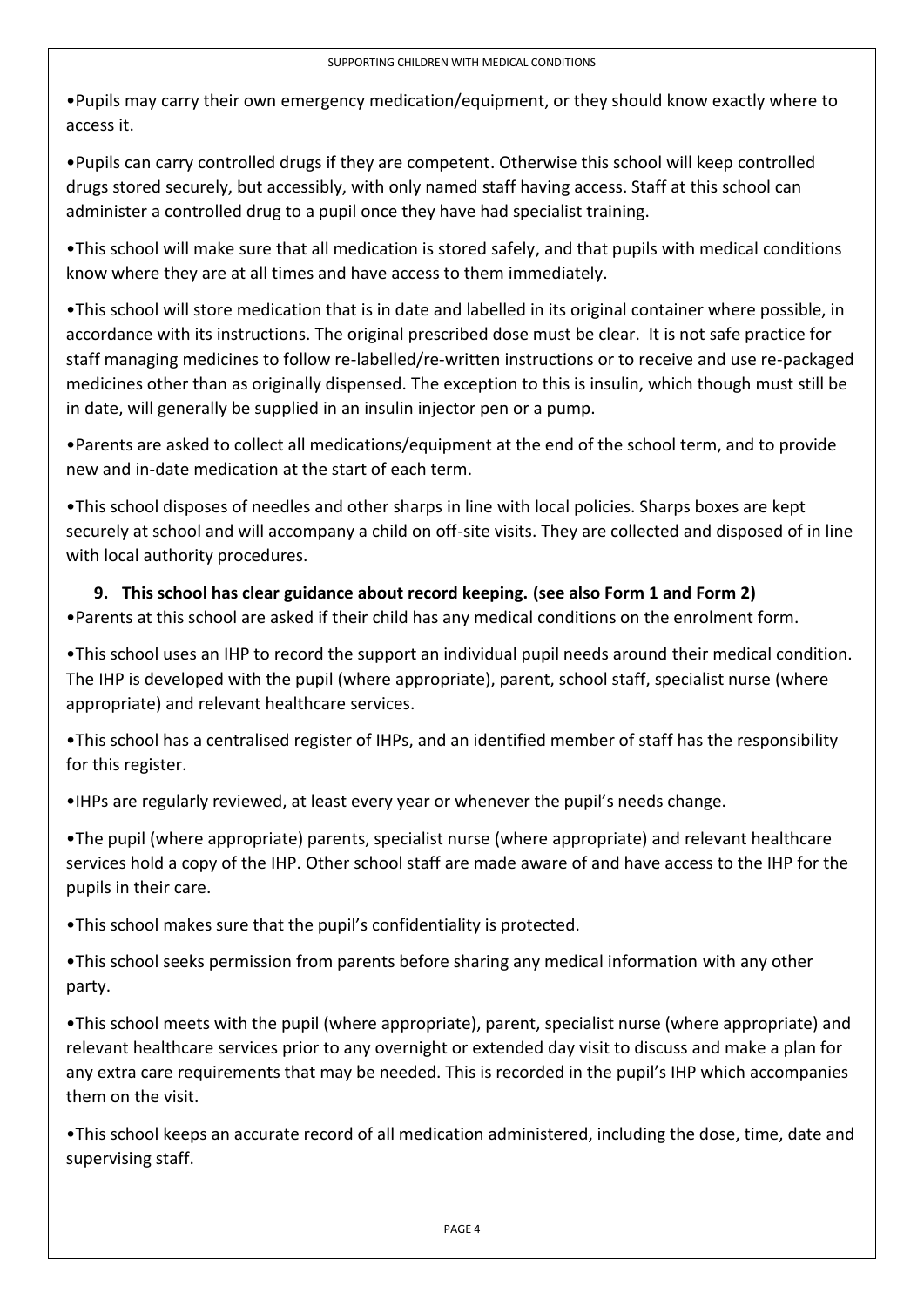•This school makes sure that all staff providing support to a pupil and other relevant teams have received suitable training and ongoing support, to make sure that they have confidence to provide the necessary support and that they fulfil the requirements set out in the pupil's IHP. This should be provided by the specialist nurse/school nurse/other suitably qualified healthcare professional and/or the parent. The specialist nurse/school nurse/other suitably qualified healthcare professional will confirm their competence, and this school keeps an up-to-date record of all training undertaken and by whom.

## **10. This school ensures that the whole school environment is inclusive and favourable to pupils with medical conditions. This includes the physical environment, as well as social, sporting and educational activities.**

•This school is committed to providing a physical environment accessible to pupils with medical conditions and pupils are consulted to ensure this accessibility. This school is also committed to an accessible physical environment for out-of-school activities.

•This school makes sure the needs of pupils with medical conditions are adequately considered to ensure their involvement in structured and unstructured activities, extended school activities and residential visits.

•All staff are aware of the potential social problems that pupils with medical conditions may experience and use this knowledge, alongside the school's bullying policy, to help prevent and deal with any problems. They use opportunities such as PSHE and science lessons to raise awareness of medical conditions to help promote a positive environment.

•This school understands the importance of all pupils taking part in physical activity and that all relevant staff make appropriate adjustments to physical activity sessions to make sure they are accessible to all pupils. This includes out-of-school clubs and team sports.

•This school understands that all relevant staff are aware that pupils should not be forced to take part in activities if they are unwell. They should also be aware of pupils who have been advised to avoid/take special precautions during activity, and the potential triggers for a pupil's medical condition when exercising and how to minimise these.

•This school makes sure that pupils have the appropriate medication/equipment/food with them during physical activity.

•This school makes sure that pupils with medical conditions can participate fully in all aspects of the curriculum and enjoy the same opportunities at school as any other child, and that appropriate adjustments and extra support are provided.

•All school staff understand that frequent absences, or symptoms, such as limited concentration and frequent tiredness, may be due to a pupil's medical condition. This school will not penalise pupils for their attendance if their absences relate to their medical condition.

•This school will refer pupils with medical conditions who are finding it difficult to keep up educationally to the SENDCO who will liaise with the pupil (where appropriate), parent and the pupil's healthcare professional.

•Pupils at this school learn what to do in an emergency.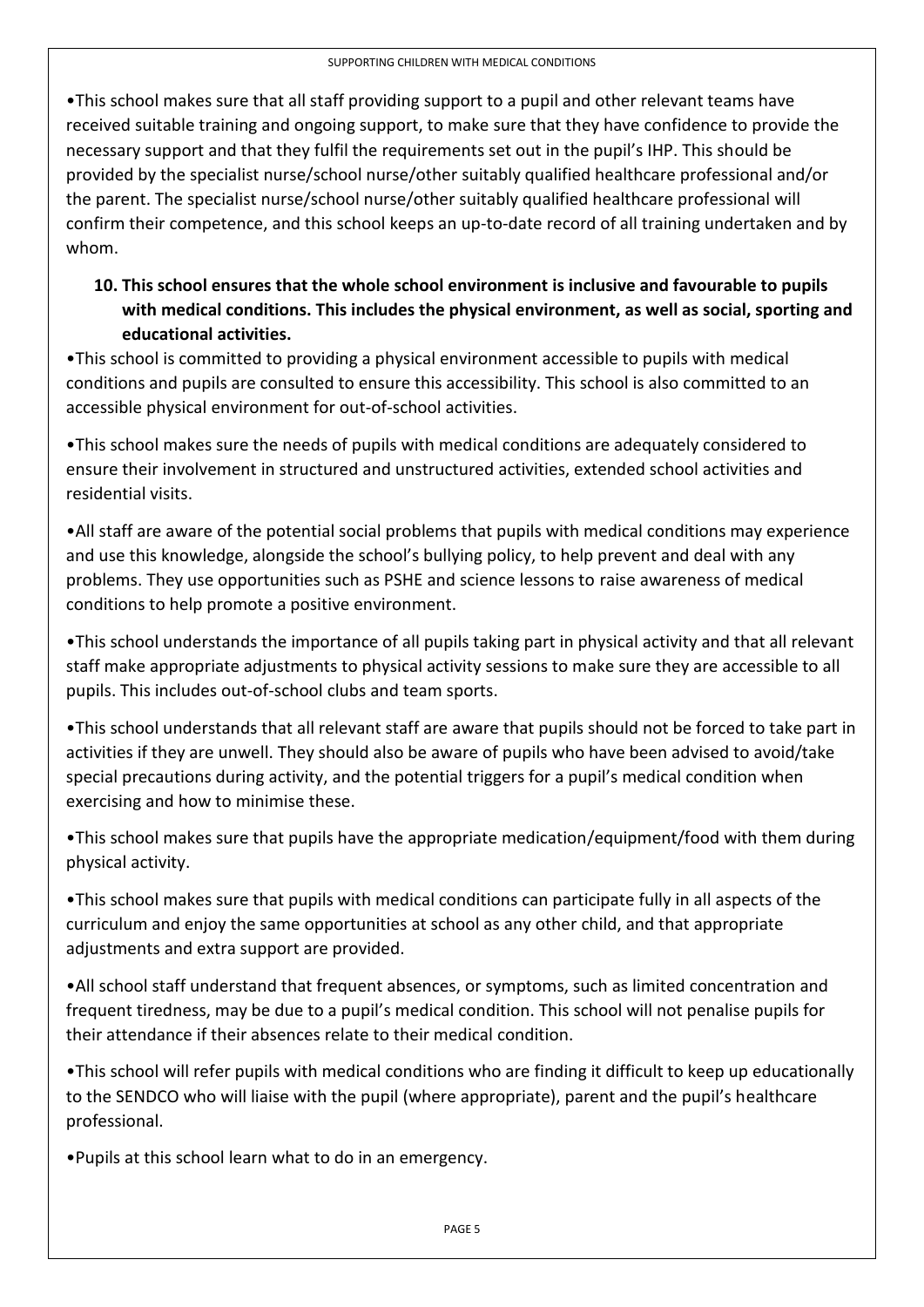•This school makes sure that a risk assessment is carried out before any out-of-school visit, including work experience and educational placements. The needs of pupils with medical conditions are considered during this process and plans are put in place for any additional medication, equipment or support that may be required.

**11. This school is aware of the common triggers that can make common medical conditions worse or can bring on an emergency. The school is actively working towards reducing or eliminating these health and safety risks and has a written schedule of reducing specific triggers to support this.**

•This school is committed to identifying and reducing triggers both at school and on out-of-school visits.

•School staff have been given training and written information on medical conditions which includes avoiding/reducing exposure to common triggers. It has a list of the triggers for pupils with medical conditions at this school, has a trigger reduction schedule and is actively working towards reducing/eliminating these health and safety risks.

•The IHP details an individual pupil's triggers and details how to make sure the pupil remains safe throughout the whole school day and on out-of-school activities. Risk assessments are carried out on all out-of-school activities, taking into account the needs of pupils with medical needs.

•This school reviews all medical emergencies and incidents to see how they could have been avoided, and changes school policy according to these reviews.

#### **12. Where a child is returning to school following a period of hospital education or alternative provision (including home tuition), this school will work with the local authority and education provider to ensure that the child receives the support they need to reintegrate effectively.**

•This school works in partnership with all relevant parties including the pupil (where appropriate), parent, school's governing body, all school staff, catering staff, employers and healthcare professionals to ensure that the policy is planned, implemented and maintained successfully.

## **13. Each member of the school and health community knows their roles and responsibilities in maintaining and implementing an effective medical conditions policy.**

•This school works in partnership with all relevant parties including the pupil (where appropriate), parent, school's governing body, all school staff, catering staff, employers and healthcare professionals to ensure that the policy is planned, implemented and maintained successfully.

•This school is committed to keeping in touch with a child when they are unable to attend school because of their condition.

## **14. Policy and procedures are regularly reviewed, evaluated and updated.**

•In evaluating the policy, this school seeks feedback from key stakeholders including pupils, parents, school healthcare professionals, specialist nurses and other relevant healthcare professionals, school staff, local emergency care services, governors and the school employer. The views of pupils with medical conditions are central to the evaluation process.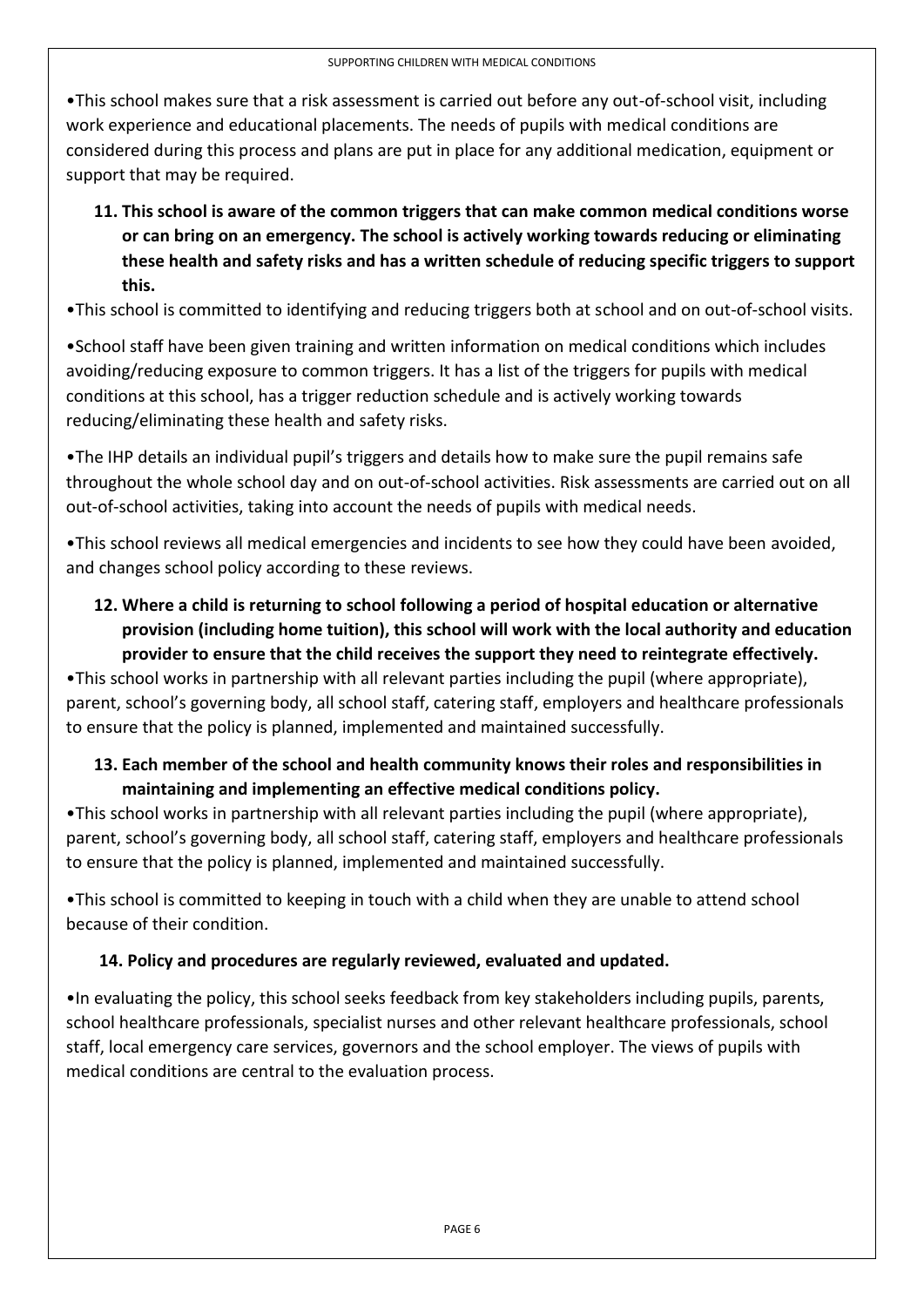#### **APPENDIX A**

Parents and staff should be aware that there is no legal or contractual duty on teachers to administer medicine or to supervise a pupil taking it. This is a purely voluntary role and is recognised as such by the Government. While teachers have a general legal duty of care to their pupils, this does not extend to a requirement to routinely administer medicines. Support staff may, as part of their contract, have specific duties to administer medication.

**If in doubt about any procedure, staff should not administer the medicines but check with the parents or a health professional before taking further action.**

Although appropriate staff at our school will use their professional discretion and judge each case on its merit with reference to the child's individual healthcare plan, it is not acceptable practice to:

- o Prevent children from easily accessing their inhalers and medication and administering their medication when and where necessary;
- o Assume that every child with the same condition requires the same treatment;
- o Ignore the views of the child or their parents/carers; or ignore medical evidence or opinion (although this may be challenged);
- o Send children with medical conditions home frequently or prevent them from staying for normal school activities, including lunch, unless this is specified in their individual healthcare plans;
- o If the child becomes ill, send them to the School Office;
- o Penalise children for their attendance record if their absences are related to their medical condition, e.g. hospital appointments;
- o Prevent pupils from drinking, eating or taking toilet breaks whenever they need to in order to manage their medical condition effectively;
- o Require parents/carers, or otherwise make them feel obliged, to attend school to administer medication or provide medical support to their child, including with toileting issues. No parent should have to give up working because the school is failing to support their child's medical needs; or
- o Prevent children from participating or creating unnecessary barriers to children participating in any aspect of school life, including school trips, e.g. by requiring parents to accompany the child.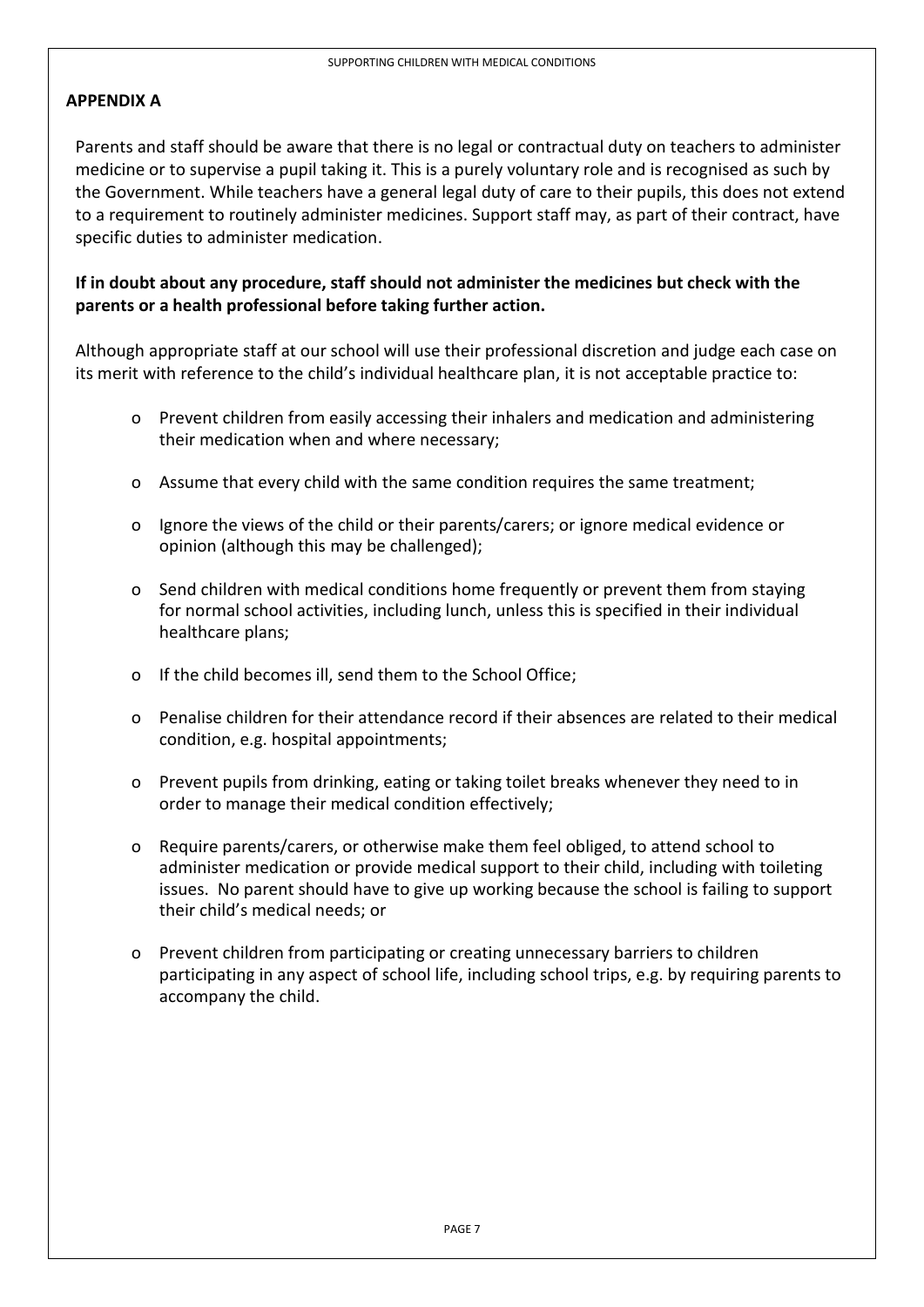| SUPPORTING CHILDREN WITH MEDICAL CONDITIONS                                          |                                                                                                                                                                                                                                                                                                                                               |  |  |  |
|--------------------------------------------------------------------------------------|-----------------------------------------------------------------------------------------------------------------------------------------------------------------------------------------------------------------------------------------------------------------------------------------------------------------------------------------------|--|--|--|
|                                                                                      | <b>FORM 1 - PARENTAL AGREEMENT FOR SCHOOL TO ADMINISTER MEDICINE</b>                                                                                                                                                                                                                                                                          |  |  |  |
| The school will not give your child medicine unless you complete and sign this form. |                                                                                                                                                                                                                                                                                                                                               |  |  |  |
| Name of school                                                                       | St. Peter and St. Paul CE Primary School, Burgh-le-Marsh                                                                                                                                                                                                                                                                                      |  |  |  |
| Name of child                                                                        |                                                                                                                                                                                                                                                                                                                                               |  |  |  |
| Date of birth                                                                        |                                                                                                                                                                                                                                                                                                                                               |  |  |  |
| Class                                                                                |                                                                                                                                                                                                                                                                                                                                               |  |  |  |
| Medical condition or illness                                                         |                                                                                                                                                                                                                                                                                                                                               |  |  |  |
| <b>Medicine</b>                                                                      |                                                                                                                                                                                                                                                                                                                                               |  |  |  |
| Name/type of medicine<br>(as described on the container)                             |                                                                                                                                                                                                                                                                                                                                               |  |  |  |
| Expiry date                                                                          |                                                                                                                                                                                                                                                                                                                                               |  |  |  |
| Dosage and method                                                                    |                                                                                                                                                                                                                                                                                                                                               |  |  |  |
| Timing                                                                               |                                                                                                                                                                                                                                                                                                                                               |  |  |  |
| Special precautions/other instructions                                               |                                                                                                                                                                                                                                                                                                                                               |  |  |  |
| Are there any side effects that the<br>school needs to know about?                   |                                                                                                                                                                                                                                                                                                                                               |  |  |  |
| Self-administration (Yes/No)                                                         |                                                                                                                                                                                                                                                                                                                                               |  |  |  |
| Procedures to take in an emergency                                                   |                                                                                                                                                                                                                                                                                                                                               |  |  |  |
| NB: Medicines must be in the original container as dispensed by the pharmacy         |                                                                                                                                                                                                                                                                                                                                               |  |  |  |
| <b>Contact Details</b>                                                               |                                                                                                                                                                                                                                                                                                                                               |  |  |  |
| Name                                                                                 |                                                                                                                                                                                                                                                                                                                                               |  |  |  |
| Daytime telephone no.                                                                |                                                                                                                                                                                                                                                                                                                                               |  |  |  |
| Relationship to child                                                                |                                                                                                                                                                                                                                                                                                                                               |  |  |  |
| Address                                                                              |                                                                                                                                                                                                                                                                                                                                               |  |  |  |
| Name and phone no. of GP                                                             |                                                                                                                                                                                                                                                                                                                                               |  |  |  |
| I understand that I must deliver the<br>medicine personally to                       | [agreed member of staff]                                                                                                                                                                                                                                                                                                                      |  |  |  |
| Agreed review date                                                                   |                                                                                                                                                                                                                                                                                                                                               |  |  |  |
|                                                                                      | The above information is, to the best of my knowledge, accurate at the time of writing and I give consent to<br>school staff administering medicine in accordance with the school policy. I will inform the school immediately, in<br>writing, if there is any change in dosage or frequency of the medication or if the medicine is stopped. |  |  |  |
| Parent's signature __________________                                                |                                                                                                                                                                                                                                                                                                                                               |  |  |  |
|                                                                                      |                                                                                                                                                                                                                                                                                                                                               |  |  |  |